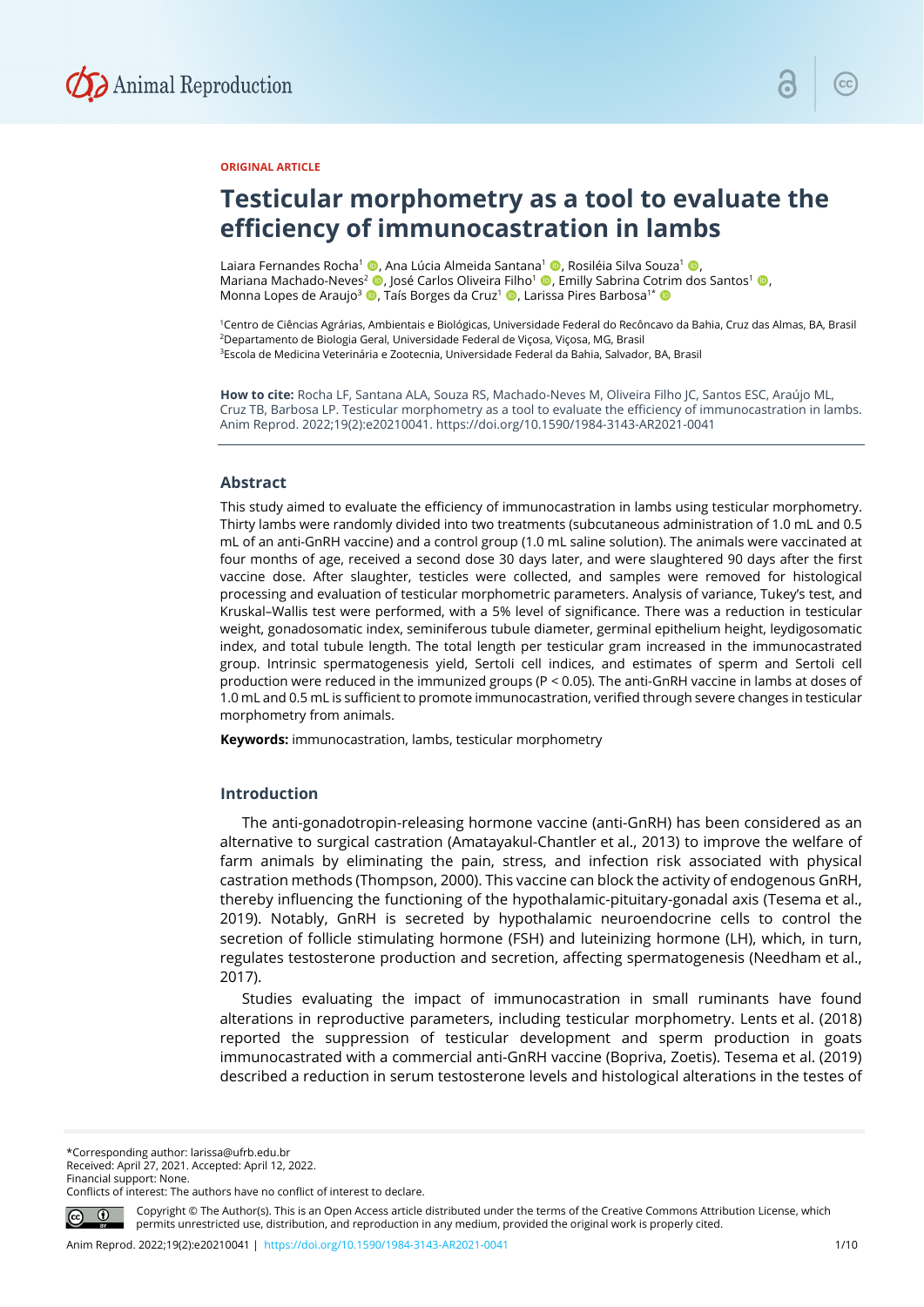lambs treated with the oral recombinant kisspeptin vaccine, such as the absence of spermatids in the seminiferous epithelium and reduction in tubular morphometry, confirming the halting of the spermatogenic process.

Testicular morphofunctional evaluation is known to elucidate physiological processes from the perspective of form and function (Bielli et al., 2001). The quantification of testicular histology is a valuable tool for evaluating the sperm capacity of animals under normal, pathological, or experimental conditions (Castro et al., 1997). Sperm kinetics, among other parameters, are important for characterizing testicular activity that occurs inside the seminiferous tubules (Santos et al., 2015). Therefore, the aim of this study was to evaluate the efficiency of immunocastration in lambs by using testicular morphometry.

### **Methods**

This study was approved by the Ethics Committee on the Use of Animals of the Federal University of Reconcavo of Bahia (UFRB), protocol number 23007.010944/2018-68.

Thirty crossbred Santa Inês lambs (4.19  $\pm$  0.41 months old) were randomly distributed into three groups of ten. The control group, T1, control group, had 1.0 mL of saline solution administered subcutaneously to all animals; Treatments T2 and T3 received 1.0 mL and 0.5 mL of anti-GnRH vaccine subcutaneously, respectively, and a second dose was given 30 days after the first. The experimental unit was defined as one animal. A commercial vaccine, Bopriva (Zoetis, São Paulo, Brazil), was used for all immunizations, with each mL of vaccine providing 400 µg of GnRH conjugate and carrier protein.

Sixty days after the second vaccine application (D90), the animals were slaughtered and weighed, and their testes were removed. The right and left testes of each animal were weighed, and testis fragments were fixed in buffered formaldehyde for 24 h for histological processing. Testicular samples were then dehydrated in a crescent ethanol series and embedded in a 2 hydroxyethyl methacrylate solution (Historesin, Leica). Semi-serial tissue sections of 3 μm thickness were obtained using a rotary microtome (RM 2255, Leica), stained with toluidine bluesodium borate (1%), and analyzed using a light microscope.

Morphometric and stereological analyses of the testes were performed in ten histological fields at 400x magnitude. The mean seminiferous tubule diameter (STD) was obtained by randomly measuring 30 circular tubular cross sections. These sections were also used to measure the germinative epithelium height (GEH), which was measured from the basal membrane to the tubular lumen (Morais et al., 2009). The volumetric rates between the tubular and intertubular compartments of the testes were obtained by the method described by Morais et al. (2012). The total length of the seminiferous tubules (TLST), per testis and testis gram, and gonadosomatic (GSI), leydigosomatic (LSI), and tubulosomal (TSI) indices were measured (Morais et al., 2012).

For each histological slide, ten transverse sections of seminiferous tubules at stage 1 of the cycle (SEC) were also evaluated to obtain the following variables: seminiferous epithelium cell population, intrinsic spermatogenetic yield, and Sertoli cell index, which were estimated in each animal according to the methodology described by Costa et al. (2004). The count obtained for each cell type was corrected to the average nuclear diameter and thickness of the cut, using the formula modified by Amann (1962).

The Sertoli cell population was calculated according to the production per testicle and per testicular gram of Sertoli cells and was estimated from the corrected number of nucleoli of Sertoli cells by transverse section of the seminiferous tubule and the total length of seminiferous tubules, according to the method of Hochereau-de-Reviers and Lincoln (1978).

Testicular sperm reserve (TSR) was calculated to obtain the total and per gram sperm reserve based on quantitative histology according to the method of Costa (2001). Daily sperm production (DSP) was calculated from the quantitative histology of the testicles according to the method of Amann and Almquist (1962).

The data were subjected to normality evaluation using the Shapiro–Wilk test. For variables with a normal distribution, data were analyzed using ANOVA, and means were evaluated using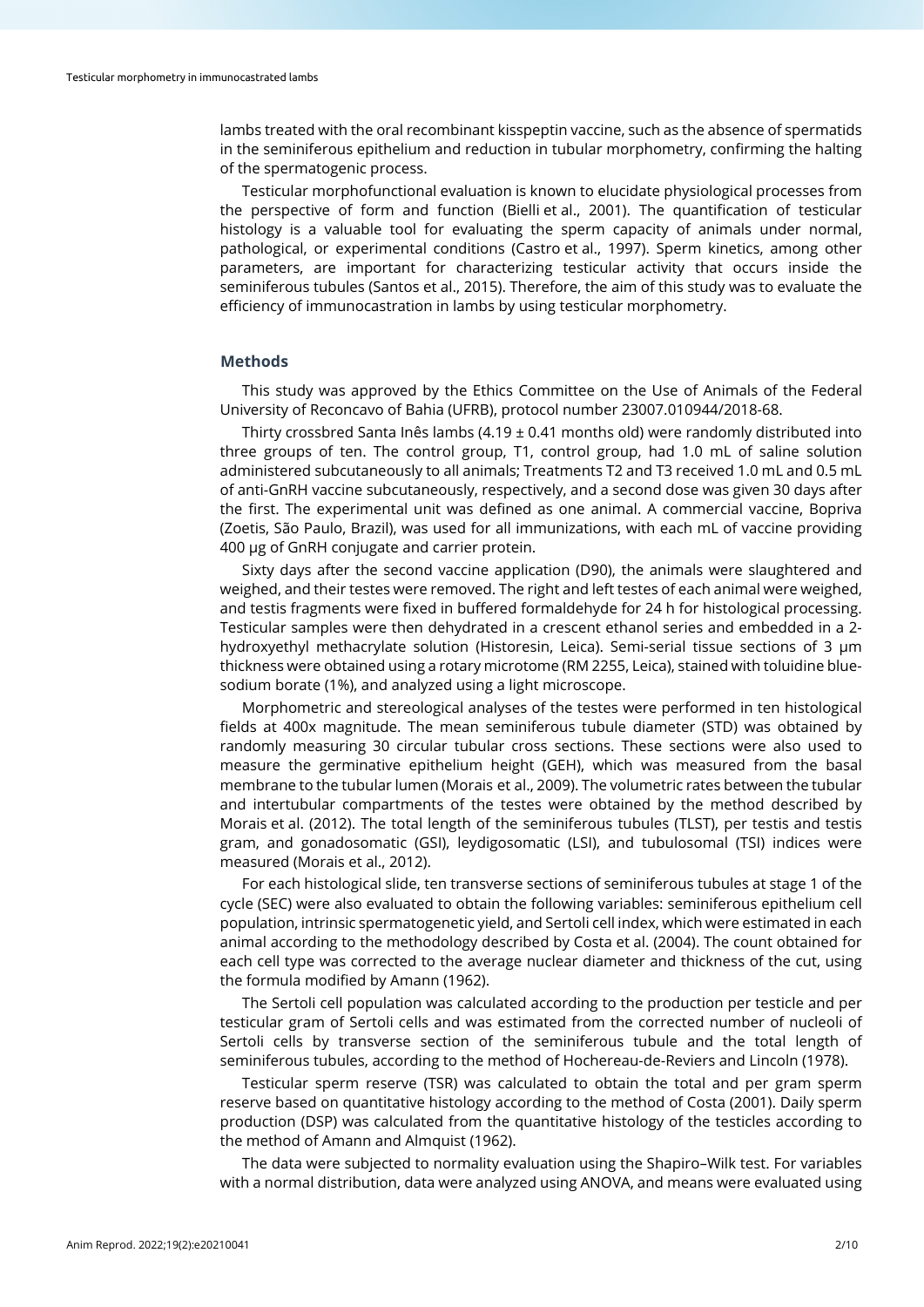Tukey's test. For non-parametric variables, the Kruskal–Wallis test was used. Results were considered significant at P < 0.05 (SPSS, 2015).

## **Results**

There was a difference in testicular weight and testicular morphometry after anti-GnRH vaccine application (P < 0.05), except for TSI (Figure 1 and Table 1). The average testis weight, GSI, STD, GEH, and LSI were within the normal ranges in the control group, whereas in both immunized groups, there was a reduction of over 50% in the analyzed variables.



**Figure 1.** Testicular development of lambs immunocastrated or not immunocastrated with anti-GnRH vaccine. A: Control; B: 1.0 mL of the vaccine and C: 0.5 mL of the vaccine.

|          |  | Table 1. Testicular weight and testicular morphometry of lambs immunocastrated with the anti-GnRH |  |  |  |
|----------|--|---------------------------------------------------------------------------------------------------|--|--|--|
| vaccine. |  |                                                                                                   |  |  |  |

| <b>Variables</b>            | <b>Treatments</b>                                                    |                           |                               |         |  |
|-----------------------------|----------------------------------------------------------------------|---------------------------|-------------------------------|---------|--|
|                             | Control                                                              | 1.0 mL of vaccine         | 0.5 mL of vaccine             | P value |  |
|                             | Morphometry 30 days after second anti-GnRH vaccine application (D90) |                           |                               |         |  |
| TW $(g)^1$                  | $109.78 \pm 36.99^{\circ}$                                           | $22.18 \pm 11.30^b$       | $20.15 \pm 6.71^b$            | 0.000   |  |
| GSI $(%)1$                  | $0.66 \pm 0.17$ <sup>a</sup>                                         | $0.13 \pm 0.48^b$         | $0.13 \pm 0.03^b$             | 0.000   |  |
| STD ( $\mu$ m) <sup>1</sup> | $204.60 \pm 14.75$ <sup>a</sup>                                      | $91.59 \pm 24.57^{\circ}$ | $87.94 \pm 19.19^b$           | 0.000   |  |
| GEH ( $\mu$ m) <sup>1</sup> | $46.71 \pm 4.15^a$                                                   | $11.21 \pm 2.22^b$        | $10.13 \pm 2.11^b$            | 0.000   |  |
| LSI $(%)^2$                 | $0.0036 \pm 0.0046^a$                                                | $0.0013 \pm 0.0013^b$     | $0.0014 \pm 0.0008^{\rm b}$   | 0.000   |  |
| TSI $(%)1$                  | $0.28 \pm 0.58$                                                      | $0.26 \pm 0.45$           | $0.31 \pm 0.78$               | 0.290   |  |
| TLST $(m)^1$                | $3835.7 \pm 3122.3^a$                                                | $15042.2 \pm 8633.8^b$    | 14796.4 ± 5925.2 <sup>b</sup> | 0.003   |  |
| TLST/T (m/g) $^2$           | $11.06 \pm 9.85$ <sup>a</sup>                                        | $264.92 \pm 662.84^b$     | $335.49 \pm 431.63^b$         | 0.000   |  |

TW: testis weight; GSI: gonadosomatic index; STD: seminiferous tubule diameter; GEH: germinative epithelium height; LSI: Leydigosomatic index; TSI: tubulosomal index; TLST: total length of seminiferous tubules; TLST/T: total length of seminiferous tubules per testicular gram. The values described correspond to the average ± standard deviation for parametric variables (<sup>1</sup>) and to the median ± interquartile range for non-parametric variables (<sup>2</sup>). Averages and medians followed by different letters in the same line are considered significantly different by the Tukey and Kruskal–Wallis tests, respectively (P < 0.05).

Regarding the volumetric production of testicular components, only the lumen and testicular vessels showed no differences (P  $>$  0.05), whereas the other parameters were significantly different among the groups ( $P < 0.05$ ) (Figure 2 and Table 2). The germinal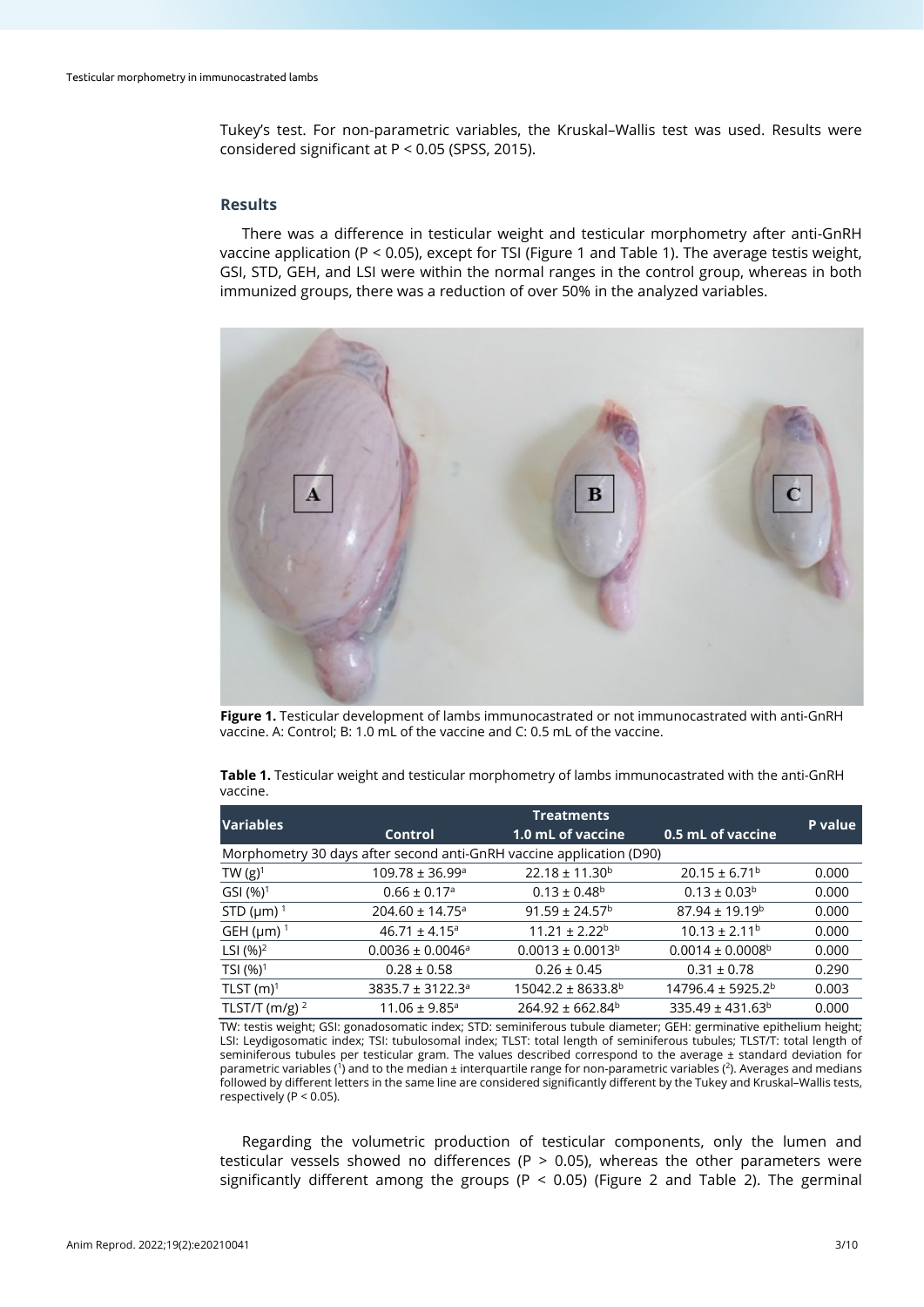epithelium, tunica propria, and connective tissue differed between the control group and T2 (1.0 mL of vaccine), while T3 (0.5 mL of vaccine) was similar to both T1 and the control groups.



**Figure 2.** Transverse sections of seminiferous tubules from lambs immunocastrated or not immunocastrated with anti-GnRH vaccine.. A: Control; B: 1.0 mL of the vaccine and C: 0.5 mL of the vaccine. The slides were analyzed at a magnification of 400x. Immunocastration resulted in decreased thickness of the seminiferous epithelium in immunocastrated lambs (B and C) compared to that in the control group (A).

**Table 2.** Volumetric proportion of the components of the testicular parenchyma of lambs immunocastrated with the anti-GnRH vaccine.

| Variables (%)                       | <b>Treatments</b>              |                           |                              |         |  |
|-------------------------------------|--------------------------------|---------------------------|------------------------------|---------|--|
|                                     | 1.0 mL of vaccine<br>Control   |                           | 0.5 mL of vaccine            | P value |  |
| Lumen <sup>1</sup>                  | $32.77 \pm 9.57$               | $38.34 \pm 11.05$         | $42.35 \pm 16.19$            | 0.302   |  |
| Germinative epithelium <sup>2</sup> | $54.77 \pm 12.43$ <sup>a</sup> | $40.87 \pm 22.85^{\circ}$ | $47.42 \pm 19.11^{ab}$       | 0.027   |  |
| Tunica propria <sup>1</sup>         | $4.64 \pm 1.53$ <sup>a</sup>   | $6.42 \pm 1.14^b$         | 5.26 ± 0.43 <sup>ab</sup>    | 0.011   |  |
| Leydig cells <sup>2</sup>           | $1.96 \pm 1.22$ <sup>a</sup>   | $3.43 \pm 1.96^b$         | $2.69 \pm 0.73$ <sup>a</sup> | 0.000   |  |
| Blood vessels <sup>1</sup>          | $0.77 \pm 0.39$                | $0.93 \pm 0.16$           | $0.94 \pm 0.19$              | 0.379   |  |
| Connective tissue <sup>1</sup>      | $7.03 \pm 2.89$ <sup>a</sup>   | $12.31 \pm 3.92^b$        | $10.38 \pm 5.11^{ab}$        | 0.027   |  |

The values described correspond to the average  $\pm$  standard deviation for parametric variables (<sup>1</sup>) and to the median  $\pm$ interquartile range for non-parametric variables  $(2)$ . Averages and medians followed by different letters in the lines differ from each other at 5% significance, using Tukey and Kruskal–Wallis tests, respectively.

The corrected mean numbers of spermatogenetic cells and Sertoli cells found in the transverse sections of the seminiferous tubules during stage 1 of SEC were significantly different (P < 0.05) between treatments (Table 3). Evaluation of the number of cells per tubule in the transverse section is important for the quantitative analysis of spermatogenesis.

| <b>Variables</b>                    | <b>Treatments</b>             |                               |                         |         |  |
|-------------------------------------|-------------------------------|-------------------------------|-------------------------|---------|--|
|                                     | Control                       | 1.0 mL of vaccine             | 0.5 mL of vaccine       | P value |  |
| Spermatogonia type (A)              | $0.95 \pm 0.12$ <sup>a</sup>  | $2.29 \pm 0.20^b$             | $2.54 \pm 0.53^b$       | 0.000   |  |
| Spermatocytes in pre-leptotene (PL) | $11.46 \pm 3.03$ <sup>a</sup> | $1.34 \pm 1.23^b$             | $1.14 \pm 1.24^b$       | 0.000   |  |
| Spermatocytes in pachytene (PQ)     | $15.44 \pm 3.12$ <sup>a</sup> | $0.00 \pm 0.00^{\rm b}$       | $0.00 \pm 0.00^{\rm b}$ | 0.000   |  |
| Rounded Spermatids (Ar)             | $50.29 \pm 5.82$ <sup>a</sup> | $0.02 \pm 0.06^{\circ}$       | $0.00 \pm 0.00^{\circ}$ | 0.000   |  |
| Sertoli cells (S)                   | $5.27 \pm 0.79$ <sup>a</sup>  | $10.67 \pm 1.73$ <sup>b</sup> | $13.25 \pm 2.64^c$      | 0.000   |  |

**Table 3.** Corrected cell populations of the seminiferous epithelium at stage 1 (CES) of lambs immunocastrated with the anti-GnRH vaccine.

The values described correspond to the average ± standard deviation. Averages followed by different letters in the lines differ from each other at 5% significance, according to Tukey's test.

All parameters of the intrinsic yield of spermatogenesis differed between the treatments (P < 0.05) (Table 4). The animals from the control group had spermatogenesis within the expected standards for the species and age. However, the animals that were vaccinated with 1.0 mL or 0.5 mL showed a reduction of up to 100% in spermatogenesis, indicating the effectiveness of the anti-GnRH vaccine.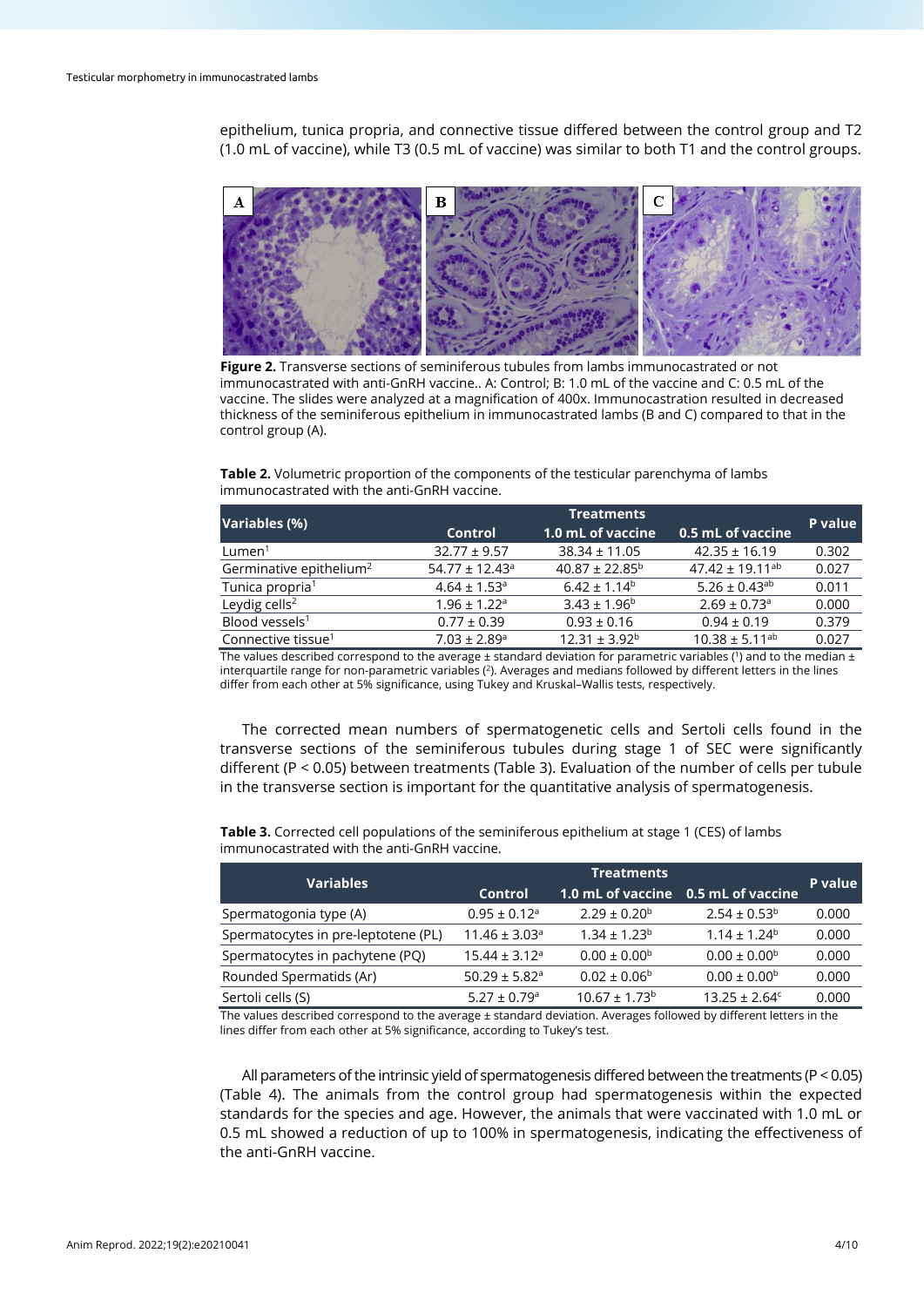| Cell type           |                                 | <b>P</b> value                 |                           |       |
|---------------------|---------------------------------|--------------------------------|---------------------------|-------|
|                     | Control                         | 1.0 mL of vaccine              | 0.5 mL of vaccine         |       |
| A:PL <sup>1</sup>   | $1:12.37 \pm 3.92$ <sup>a</sup> | $1:0.59 \pm 0.54^b$            | $1:0.51 \pm 0.55^{\circ}$ | 0.000 |
| PL: PQ <sup>1</sup> | $1:1.37 \pm 0.25$ <sup>a</sup>  | $1:0.00 \pm 0.00$ <sup>b</sup> | $1:0.00 \pm 0.00^{\circ}$ | 0.000 |
| PQ:Ar <sup>2</sup>  | $1:3.16 \pm 0.33$ <sup>a</sup>  | $1:0.00 \pm 0.00^{\circ}$      | $1:0.00 \pm 0.00^{\circ}$ | 0.000 |
| A:Ar <sup>1</sup>   | $1:53.79 \pm 9.91$ <sup>a</sup> | $1:0.01 \pm 0.03^b$            | $1:0.00 \pm 0.00^{\circ}$ | 0.000 |

**Table 4.** Intrinsic yield of spermatogenesis in lambs immunocastrated with the anti-GnRH vaccine.

A:PL: spermatocytes in pre-leptotene/leptotene and spermatogonia type A; PL:PQ: spermatocytes in preleptotene/leptotene, and spermatocytes in pachytene; PQ:Ar: rounded spermatids and spermatocytes in pachytene; A:Ar: rounded spermatids, and spermatogonia type A. Values described correspond to the average ± standard deviation for parametric variables (1) and to the median  $\pm$  interquartile range for non-parametric variables (2). Averages and medians followed by different letters in the lines differ from each other at 5% significance, by the Tukey and Kruskal–Wallis tests, respectively.

Sertoli cell indices were altered in lambs immunocastrated with the anti-GnRH vaccine (P < 0.05) (Table 5). Only the variable spermatogonia type A and Sertoli cells (S/A) showed no difference, because in the immunized groups, these were the only cell types present in the seminiferous tubules. Ultimately, there was a difference in the estimates of sperm production and Sertoli cells in total and per testicular gram ( $P < 0.05$ ), as calculated from the histology (Table 6).

**Table 5.** Sertoli cell index of lambs immunocastrated with the anti-GnRH vaccine.

| Cell type |                                | P value             |                           |       |
|-----------|--------------------------------|---------------------|---------------------------|-------|
|           | <b>Control</b>                 | 1.0 mL of vaccine   | 0.5 mL of vaccine         |       |
| S:A       | $1:0.18 \pm 0.03$              | $1:0.21 \pm 0.03$   | $1:0.19 \pm 0.04$         | 0.145 |
| S:PL      | $1:2.27 \pm 0.93$ <sup>a</sup> | $1:0.13 \pm 0.14^b$ | $1:0.09 \pm 0.10^b$       | 0.000 |
| S:PO      | $1:3.05 \pm 1.00^a$            | $1:0.00 \pm 0.00^b$ | $1:0.00 \pm 0.00^b$       | 0.000 |
| S:Ar      | $1:9.84 \pm 2.49$ <sup>a</sup> | $1:0.00 \pm 0.00^b$ | $1:0.00 \pm 0.00^{\circ}$ | 0.000 |
| S:CG      | $1:15.36 \pm 4.40^a$           | $1:0.36 \pm 0.16^b$ | $1:0.29 \pm 0.10^b$       | 0.000 |
|           |                                |                     |                           |       |

S:A: spermatogonia type A and Sertoli cells; S:PL: primary spermatocytes in pre-leptotene/leptotene and Sertoli cells; S:PQ: primary spermatocytes in pachytene Sertoli cells; S/Ar: rounded sperm and Sertoli cells; S:CG: total germ cells and Sertoli cells. The values described correspond to the average ± standard deviation. Averages followed by different letters in the lines differ from each other at 5% of significance, by the Tukey tests.

**Table 6.** Estimates of sperm production and total and per testicle gram Sertoli cells in lambs immunocastrated with the anti-GnRH vaccine.

|                                       | <b>Treatments</b>              |                         |                         |         |  |
|---------------------------------------|--------------------------------|-------------------------|-------------------------|---------|--|
| <b>Variables</b>                      | Control                        | 1.0 mL of vaccine       | 0.5 mL of vaccine       | P value |  |
| NSCT (×10 <sup>9</sup> ) <sup>1</sup> | $7.05 \pm 6.47$ <sup>a</sup>   | $55.23 \pm 33.80^b$     | $66.72 \pm 30.18^b$     | 0.010   |  |
| NSCT/g $(x10^9)^2$                    | $0.03 \pm 0.049$ <sup>a</sup>  | $1.94 \pm 6.15^{\circ}$ | $4.04 \pm 7.61^{\rm b}$ | 0.000   |  |
| DSP $(x10^9)^2$                       | $4.52 \pm 0.97$ <sup>a</sup>   | $0.00 \pm 0.00^{\rm b}$ | $0.00 \pm 0.00^{\rm b}$ | 0.000   |  |
| DSP/g $(x10^6)^2$                     | $35.88 \pm 8.99^{\circ}$       | $0.00 \pm 0.00^{\rm b}$ | $0.00 \pm 0.00^{\rm b}$ | 0.000   |  |
| TSR $(x10^9)^2$                       | $47.53 \pm 10.25$ <sup>a</sup> | $0.00 \pm 0.00^{\rm b}$ | $0.00 \pm 0.00^{\circ}$ | 0.000   |  |
| TSR/g $(x10^6)^2$                     | $376.75 \pm 250.19^a$          | $0.00 \pm 0.00^{\rm b}$ | $0.00 \pm 0.00^{\rm b}$ | 0.000   |  |

NSCT: total and per gram number of Sertoli cells; DSP: total and per gram daily sperm production; TSR: total and per gram testicular sperm reserve; the values described correspond to the average ± standard deviation for parametric variables (1) and to the median ± interquartile range for non-parametric variables (2). Averages and medians followed by different letters in the lines differ from each other at 5% significance, according to the Tukey and Kruskal–Wallis tests, respectively.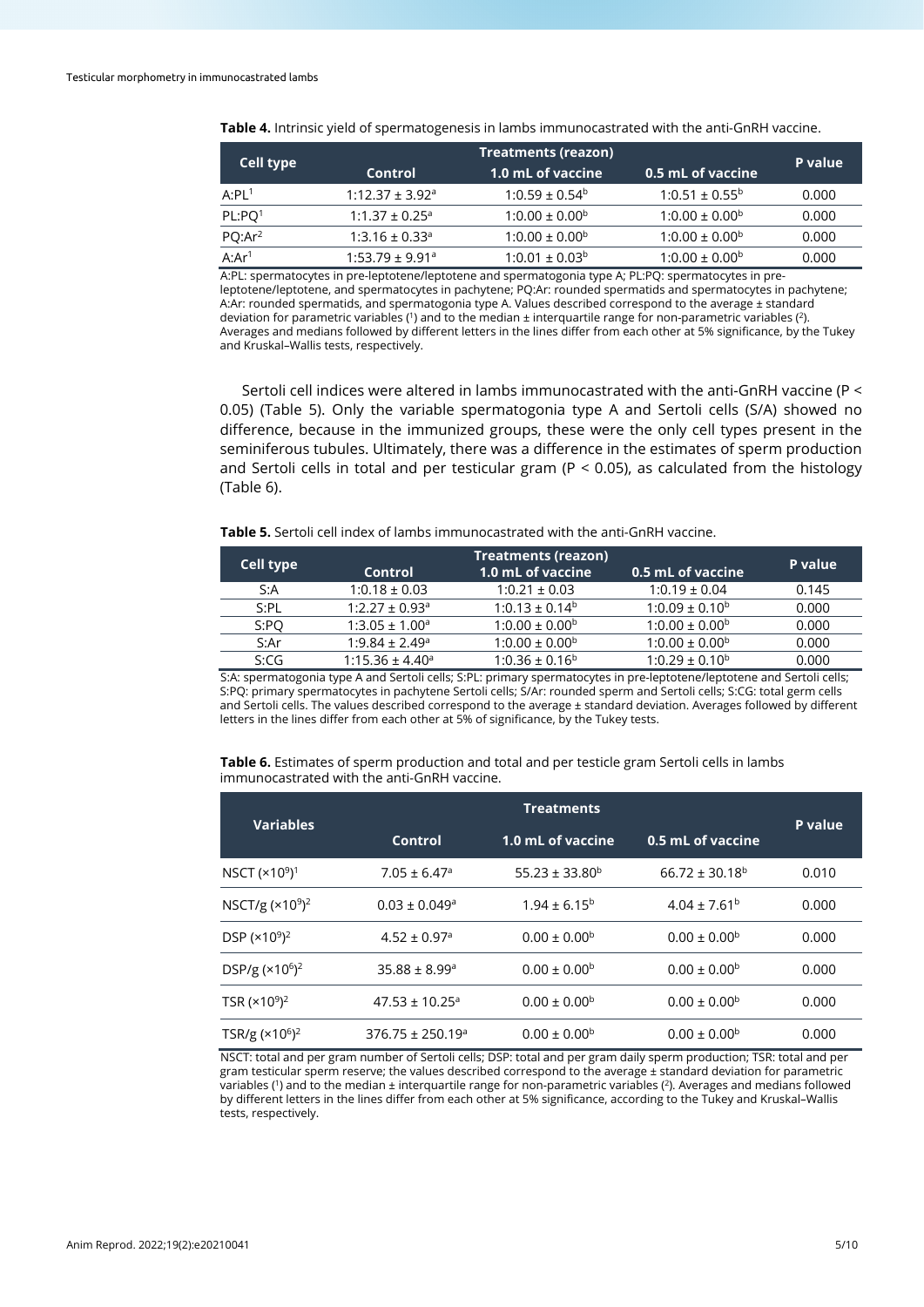## **Discussion**

The reduced testis weight in immunized lambs may be associated with the neutralization of testicular function caused by the vaccine, with a consequent reduction in the testicular parenchyma. Han et al. (2015b) also observed a 50% reduction in the testis weight of immunocastrated lambs after using the anti-GnRH vaccine. Moreover, the reduced testis weight was reflected in the IGS found in this study, which was 80.3% lower in the immunized lambs than in the control lambs. The IGSs found in the control group were similar to those found by Lents et al. (2018) in 8-month-old goats.

Both 1.0 mL and 0.5 mL of anti-GnRH vaccine were capable to reduce the STD by 55.23% and 57.02% respectively, in comparison to control animals. Similarly, Han et al. (2015a), after evaluating the effect of immunocastration in rams, obtained a reduction of 35.71% in the STD of the immunized group. This concurs with Ülker et al. (2009), who reported a reduction in testicular development, as well as in the STD due to immunocastration.

The GEH response in the control group (46.71  $\pm$  4.15µm) was similar to that found by Santos et al. (2015), when evaluating the influence of season in mixed-breed sheep (44.92 ± 9.23μm). The reduction of approximately 77% in GEH in the immunized groups in the present study reinforces the effectiveness of the vaccine in blocking the action of GnRH. From this, the production and release of the gonadotropins LH and FSH are compromised, and spermatogenesis is interrupted, consequently altering the testicular parenchyma.

The percentage of body mass allocated to Leydig cells in the control group was 0.003  $\pm$ 0.002%. According to Sarti et al. (2011), LSI is the most appropriate parameter for comparison among species, as it considers body mass and not just testicular mass. According to Vyas and Raval (2016), changes in this index indicate an increase or decrease in testosterone production. In the present study, a significant reduction in this index was observed in the immunized groups. It is likely that the vaccine inhibits GnRH activity, preventing the production and release of LH; therefore, there is no stimulation of the Leydig cells, reducing the LSI.

The total length of the seminiferous tubules found in the control group was similar to that reported by Martins et al. (2008) (3671.3  $\pm$  1057.3 m) when evaluating sheep of undefined breed at 13 months of age. Variations in the diameter and volume occupied by seminiferous tubules in the testis interfered with this variable, but there was an increase in the immunized groups. This probably occurred because of the reduction in STD, which is justified by the decrease in GEH and the diameter of the lumen of the seminiferous tubule.

The TLST/T found for the control group was similar to that of most mammals investigated, between 10 and 20 m (França and Russell, 1998). A greater STD implied a smaller tubular length per testicular gram, as observed in the control group. The immunized groups showed higher values because the STD was lower than that recommended for the species as a result of the vaccine action, which promoted interruption of spermatogenesis and reduced STD and testicle weight.

The immunized groups had smaller proportions of germinal epithelium; however, the group that received 0.5 mL of the vaccine presented similar results to the control group, but with a significant difference in the number of sperm cells. The percentage found in the tubular compartment was similar to that reported by França and Russell (1998), who reported that seminiferous tubules account for 70%–90% of the testicular parenchyma in most mammals.

Regarding the intertubular compartment, the volumetric proportion increased in the immunized groups, but all groups remained within the range indicated in the literature. According to França and Russell (1998), this value can range from 10% to 40%. The results obtained reflect the reduction in the STD and tubular compartment, because as one component of the testicular parenchyma reduces, the other tends to increase proportionally.

The average number of type A spermatogonia per section of seminiferous tubule obtained in the control group is similar to that reported by Kilgour et al. (1998), who reported 0.91  $\pm$  0.15 type A spermatogonia, which is within the expected range for the species. In contrast, the same authors reported a lower value (0.79  $\pm$  0.15) for the immunized group than that obtained in this study. According to Paula (1999), the presence of this cell type, even in immunocastrated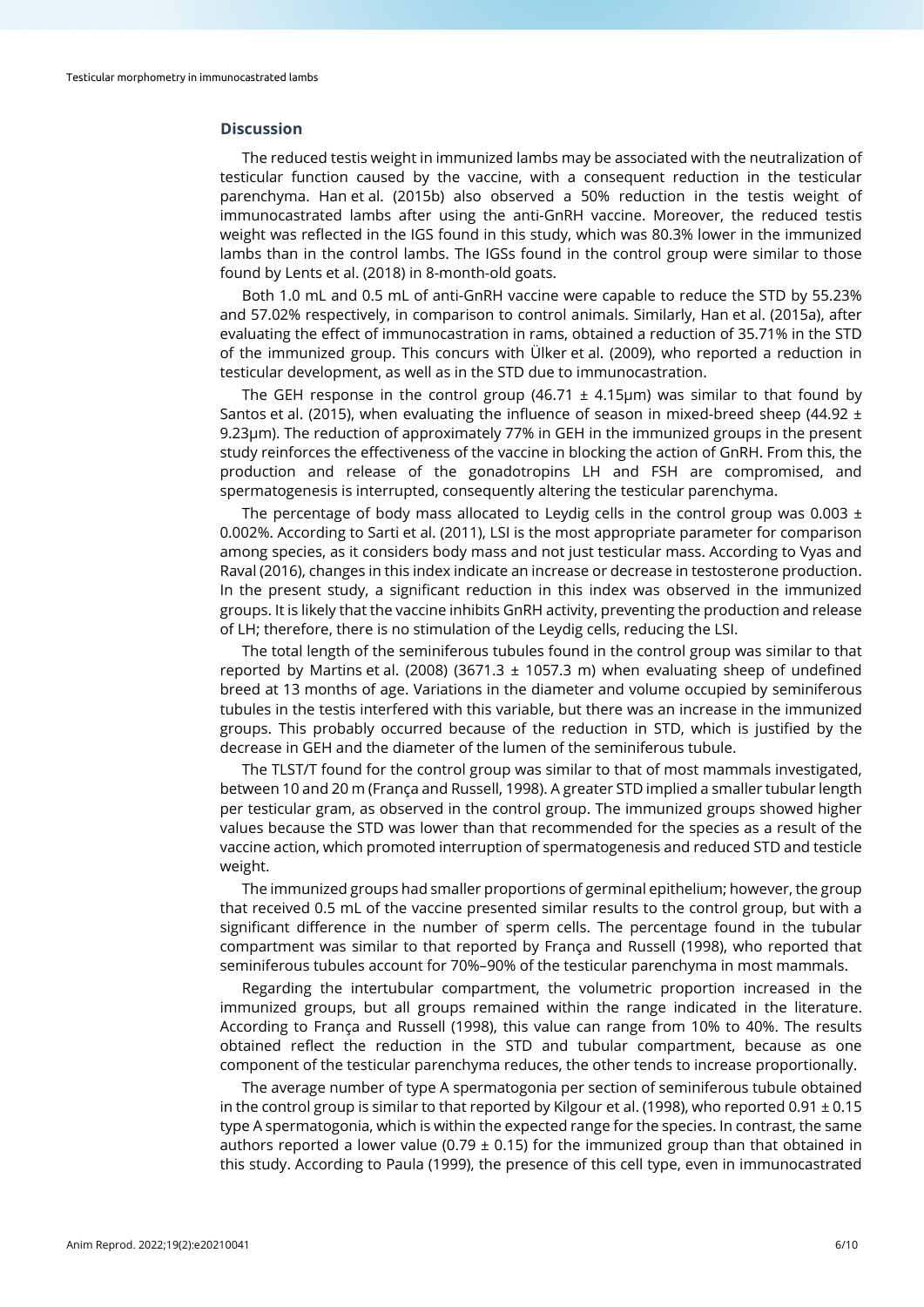animals, occurs because these cells are self-renewing, maintain a spermatogonial reserve, and can gradually repopulate the germinal epithelium if there is cell loss.

As a result of the decrease in cell layers (as demonstrated by GEH), there was a reduction in the number of spermatogenic cells. The populations of PL, PQ, and Ar cells in the control group were lower than that reported in the literature but greater than that of the immunized groups. According to Kerr et al. (1993), spermatocytes in pachytenes and spermatids are highly sensitive to testosterone suppression. As the vaccine inhibits the activity of GnRH in the hypothalamus-pituitary-gonadal axis, reducing the production of testosterone in immunized animals, the production of cells of the spermatogenic lineage is affected.

The number of Sertoli cells was higher in the immunized groups. The population found in the control group was similar to that reported elsewhere in terms of species and age. For instance, Nazari-Zenouz et al. (2016) obtained 6.60 ± 0.22 in six-month-old sheep. Sertoli cells are more resistant to lesions capable of affecting other cell types in the seminiferous epithelium (Kumi-Diaka et al., 1983).

All variables evaluated to determine the intrinsic spermatogenetic yield had lower values in the immunized groups, with values close to zero. This response was expected based on the results of the GEH. Only the efficiency coefficient of spermatogonial mitoses (A/PL) presented a ratio above zero. This is due to some animals having spermatocytes in the PL and spermatogonia A. This result also reflects the immunocastrating effect of the vaccine, which uses the animal's own immune system to inactivate the GnRH produced. The temporary interruption of the hypothalamic-pituitary-gonadal axis through the establishment of an immune barrier neutralizes the GnRH, preventing passage from the hypothalamus to the action site in the pituitary gland, ultimately impacting the spermatogenic process (Xu et al., 2018).

Using the efficiency coefficient of spermatogonial mitoses (A/PL), it is possible to quantify the losses that occur during the spermatogonial phase. In the animals in the control group, 12.37 ± 3.92 spermatocytes in PL were produced from type A spermatogonia. França and Russell (1998) indicated that the expected value for most domestic animals is between 14.6 and 24.8.

During meiotic prophase (PL/PQ), no significant cell loss was observed in the control group, as expected, according to França and Russell (1998), from a spermatocyte in PL, a spermatocyte in PQ is produced. Likewise, it was observed that the meiotic yield (PQ/Ar) was within the normal range: for every four rounded sperm cells expected, three were formed. Losses of 21% were obtained during this phase in this study, whereas losses were generally 25% in mammals (França and Russell, 1998).

The general yield of spermatogenesis (A/Ar) is a measure of the overall efficiency of the spermatogenic process. In the present study, 78.98% of cells were lost during the entire process. Of the expected 100% (256) of rounded spermatids, 21.01% (53.79) were formed. These losses can vary from 70% to 85% in domestic mammals (França and Russell, 1998). The cell loss that occurs naturally in the spermatogenic process is probably due to densitydependent degeneration, where apoptosis is the homeostatic mechanism used to limit germ cells to a number that can be supported by available Sertoli cells (De Rooij and Lok, 1987).

Spermatogenetic efficiency can be estimated from the ratio of the germ cell population to the Sertoli cell population (Johnson et al., 2000), since Sertoli cells do not undergo numeric changes after puberty and are less vulnerable to harmful agents when compared to germ cells.

The S/PQ ratio obtained in the control group corroborates the findings of Sousa et al. (2014) in Morada Nova sheep, whereas the S/Ar ratio was higher than that reported by the authors. The total production of PQ is usually adjusted numerically to support the capacity of Sertoli cells, causing the degeneration of large numbers of cells (De Rooij and Lok, 1987). According to França and Russell (1998), the S/Ar ratio is the most important index for estimating the sperm efficiency in animals. When the relationship between these factors is strong, sperm production is also high.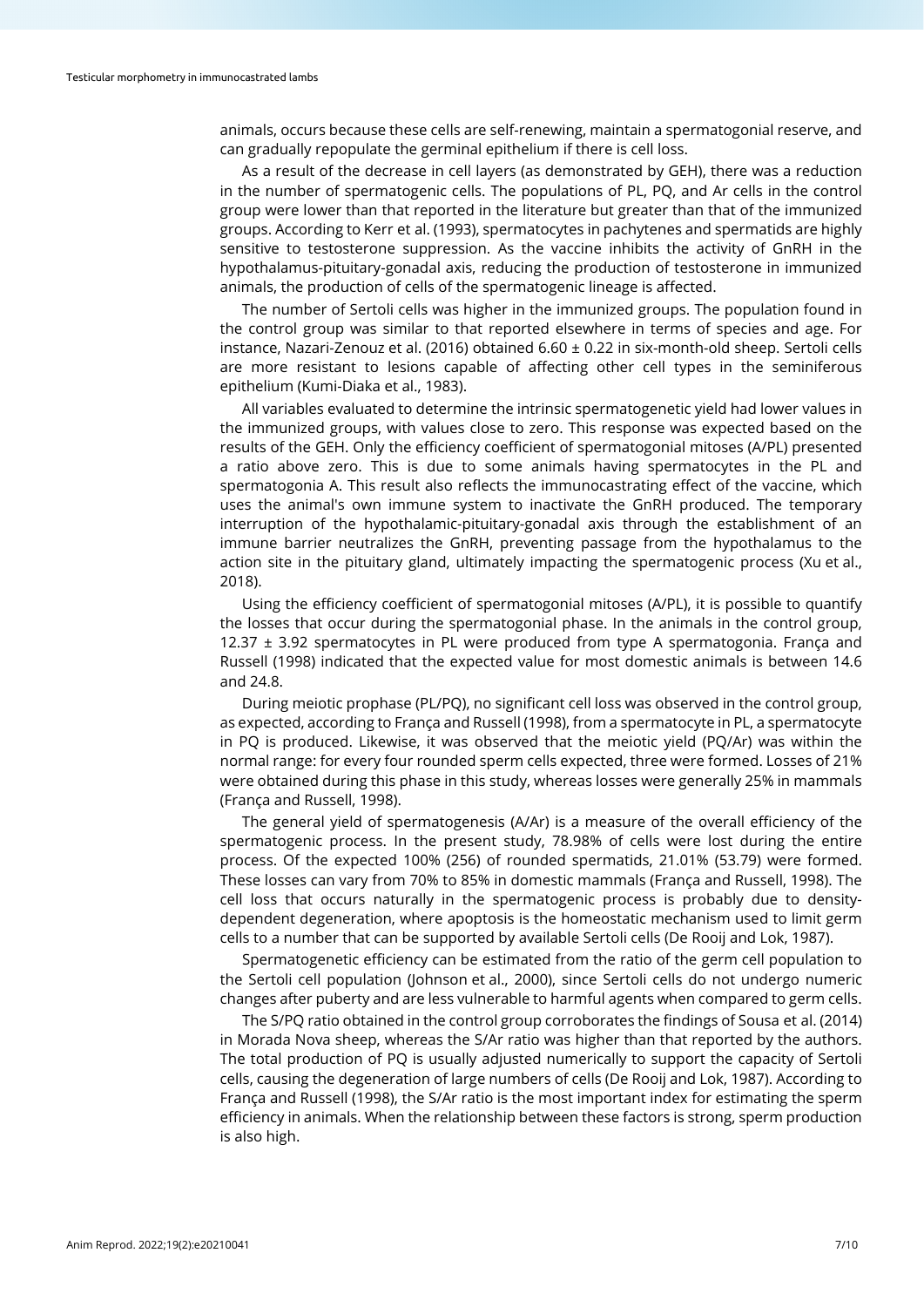The number of germ cells supported by Sertoli cells in the present study was  $15.36 \pm 4.40$ . The number of Sertoli cells per testicle is the main factor determining sperm production and testicular size (França et al., 1995).

It is common for losses to occur during spermatogenesis, mainly through apoptosis, and hormonal fluctuations in serum gonadotropin levels, with FSH secretion being the most important (Young and Nelson, 2001). In the absence of testosterone, the Sertoli cell barrier is compromised, germ cells do not complete meiosis, immature germ cells are prematurely displaced from Sertoli cells, and mature sperm are not released (Walker and Cheng, 2005). The interruption of any of these testosterone-dependent steps results in failure of spermatogenesis, causing infertility (Kerr et al., 1993).

To calculate the total and per gram number of Sertoli cells (NSCT; NSCT/g), TLST was used in addition to the number of Sertoli cells. As the TLST was high owing to variations in the diameter and volume occupied by the seminiferous tubules in the testicle, there was an increase in the immunized groups as a consequence of STD reduction, which is justified by the decrease in the GEH and lumen diameter of the seminiferous tubule.

A DSP of 4.52  $\pm$  0.97  $\times$  10<sup>9</sup> sperm was found in the control group, a value higher than that obtained by Egu (2017) (2.60  $\times$  10<sup>9</sup> sperm). This difference may be related to the greater reproductive precocity of the studied animals. For DSP/g of testicle,  $35.88 \pm 8.99 \times 10^9$  sperm was obtained in the control group in the present study. According to França and Russell (1998), the DSP/g of the testicle in sheep, which is considered a species with high spermatogenic efficiency, is approximately 20-30  $\times$  10<sup>9</sup> sperm. This variable is one of the most efficient parameters, which can be easily compared between species, as it eliminates the diversity in testicular weight and duration of spermatogenesis.

It is possible to quantify the potential number of sperm produced in the testes at each SEC using TSR. The average value in the control group was  $47.53 \pm 10.25 \times 10^9$  for TSR and 376.75  $\pm$  250.19 × 10<sup>6</sup> for TSR/g. The TSR/g value was higher than that observed for most domestic animals (120–260  $\times$  10<sup>6</sup>) (França and Russell, 1998).

## **Conclusion**

The use of the anti-GnRH vaccine in lambs at doses of 1.0 mL and 0.5 mL is efficient in promoting immunocastration, verified through significant changes in testicular morphometry from animals.

## **Acknowledgements**

The authors would like to thank the employees and technicians of Corcovado farm for their technical support and handling of animals.

## **References**

- Amann RP, Almquist JO. Reproductive capacity of dairy bulls. VIII. Direct and indirect measurement of testicular sperm production. J Dairy Sci. 1962;45(6):774-81[. http://dx.doi.org/10.3168/jds.S0022-](https://doi.org/10.3168/jds.S0022-0302(62)89487-9) [0302\(62\)89487-9.](https://doi.org/10.3168/jds.S0022-0302(62)89487-9)
- Amann RP. Reproductive capacity of dairy bulls. III. The effect of ejaculation frequency, unilateral vasectomy, and age on spermatogenesis. Am J Anat. 1962;110(1):49-67. [http://dx.doi.org/10.1002/aja.1001100106.](https://doi.org/10.1002/aja.1001100106) [PMid:13860859.](https://www.ncbi.nlm.nih.gov/entrez/query.fcgi?cmd=Retrieve&db=PubMed&list_uids=13860859&dopt=Abstract)
- Amatayakul-Chantler S, Hoe F, Jackson JA, Roca RO, Stegner JE, King V, Howard R, Lopez E, Walker J. Effects on performance and carcass and meat quality attributes following immunocastration with the gonadotropin releasing factor vaccine Bopriva or surgical castration of Bos indicus bulls raised on pasture in Brazil. Meat Sci. 2013;95(1):78-84[. http://dx.doi.org/10.1016/j.meatsci.2013.04.008.](https://doi.org/10.1016/j.meatsci.2013.04.008) [PMid:23665362.](https://www.ncbi.nlm.nih.gov/entrez/query.fcgi?cmd=Retrieve&db=PubMed&list_uids=23665362&dopt=Abstract)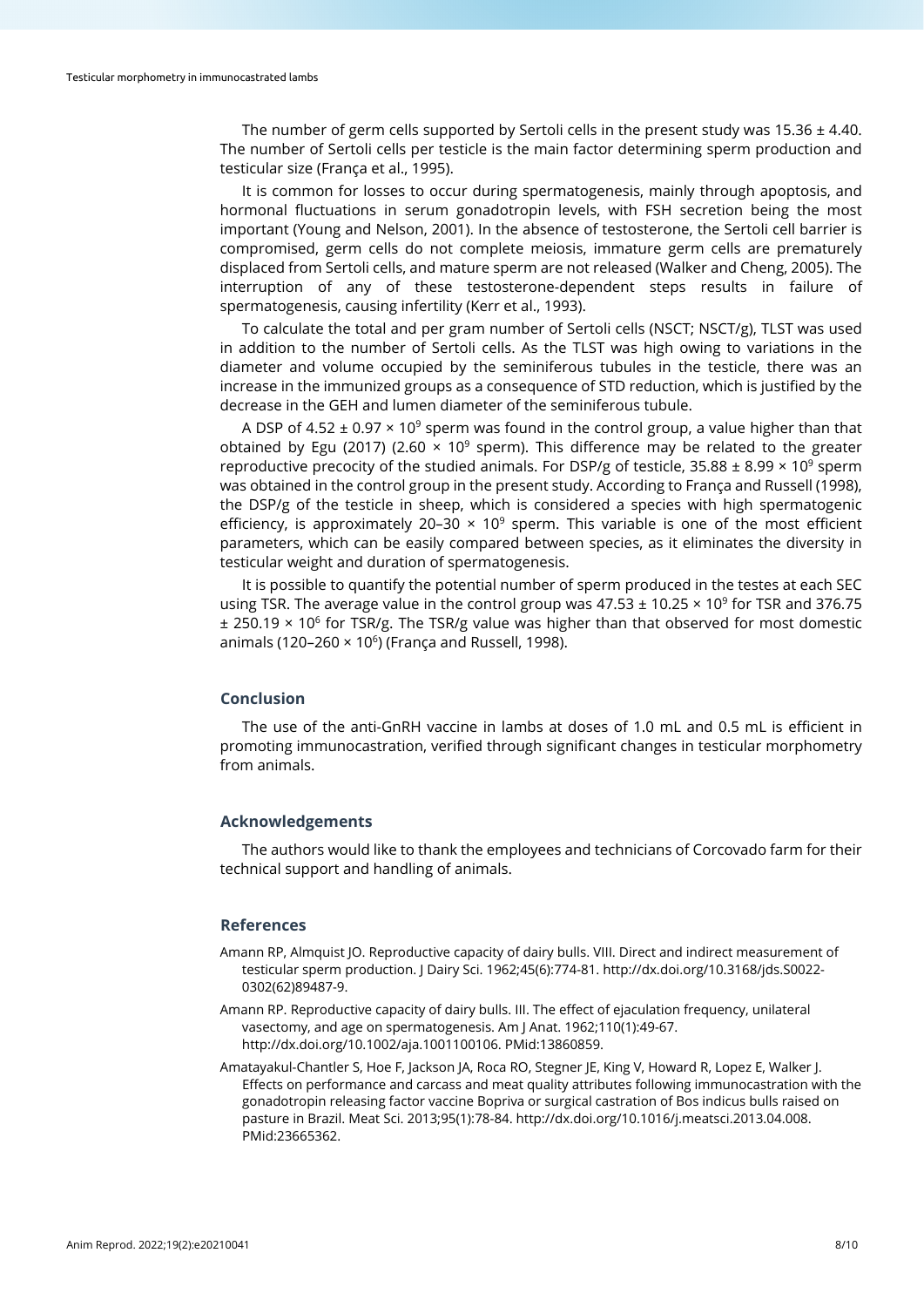- Bielli A, Katz H, Pedrana G, Gastel MT, Morana A, Castrillejo A, Lundeheim N, Forsberg M, Rodriguez-Martinez H. Nutritional management during fetal and postnatal life, and the influence on testicular stereology and Sertoli cell numbers in Corriedale ram lambs. Small Rumin Res. 2001;40(1):63-71. [http://dx.doi.org/10.1016/S0921-4488\(00\)00213-3.](https://doi.org/10.1016/S0921-4488(00)00213-3) [PMid:11259877.](https://www.ncbi.nlm.nih.gov/entrez/query.fcgi?cmd=Retrieve&db=PubMed&list_uids=11259877&dopt=Abstract)
- Castro ACS, Berndtson WE, Cardoso FM. Cinética e quantificação da espermatogênese: bases morfológicas e suas aplicações em estudos da reprodução de mamíferos. Rev Bras Reprod Anim. 1997;21(1):25-34.
- Costa DS, Henry MRGM, Paula TAR. Espermatogênese de catetos (*Tayassu tajacu*). Arq Bras Med Vet Zootec. 2004;56(1):46-51[. http://dx.doi.org/10.1590/S0102-09352004000100008.](https://doi.org/10.1590/S0102-09352004000100008)
- Costa DS. Análise morfofuncional da Espermatogênese e características seminais de Catetos (*Tayassu tajacu*) [tese]. Belo Horizonte: Universidade Federal de Minas Gerais UFMG; 2001.
- De Rooij DG, Lok D. Regulation of the density of spermatogonia in the seminiferous epithelium of the Chinese hamster: II. Differentiating spermatogonia. Anat Rec. 1987;217(2):131-6. [http://dx.doi.org/10.1002/ar.1092170204.](https://doi.org/10.1002/ar.1092170204) [PMid:3578833.](https://www.ncbi.nlm.nih.gov/entrez/query.fcgi?cmd=Retrieve&db=PubMed&list_uids=3578833&dopt=Abstract)
- Egu UN. Effect of Gonadotrophin (Pergonal Ž) on daily sperm output, gonadal and extragonadal sperm reserves of mature Yankasa Rams in Eastern Nigeria. J Agric Sci Pract. 2017;2(1):1-17. [http://dx.doi.org/10.31248/JASP2016.028.](https://doi.org/10.31248/JASP2016.028)
- França LR, Russell LD. The testis of domestic animals. In: Regadera J, Martinez-Garcia F, editors. Male reproduction: a multidisciplinary overview. Madrid: Churchill Livingstone; 1998. p. 197-219.
- França LR, Ye SJ, Ying L, Sandberg M, Russell LD. Morphometry of rat germ cells during spermatogenesis. Anat Rec. 1995;241(2):181-204. [http://dx.doi.org/10.1002/ar.1092410206.](https://doi.org/10.1002/ar.1092410206) [PMid:7710135.](https://www.ncbi.nlm.nih.gov/entrez/query.fcgi?cmd=Retrieve&db=PubMed&list_uids=7710135&dopt=Abstract)
- Han X, Gu L, Xia C, Feng J, Cao X, Du X, Zeng X, Song T. Effect of immunization against GnRH on hypothalamic and testicular function in rams. Theriogenology. 2015a;83(4):642-9. [http://dx.doi.org/10.1016/j.theriogenology.2014.10.029.](https://doi.org/10.1016/j.theriogenology.2014.10.029) [PMid:25433833.](https://www.ncbi.nlm.nih.gov/entrez/query.fcgi?cmd=Retrieve&db=PubMed&list_uids=25433833&dopt=Abstract)
- Han Y, Liu G, Jiang X, Ijaz N, Tesema B, Xie G. KISS1 can be used as a novel target for developing a DNA immunocastration vaccine in ram lambs. Vaccine. 2015b;33(6):777-82. [http://dx.doi.org/10.1016/j.vaccine.2014.12.054.](https://doi.org/10.1016/j.vaccine.2014.12.054) [PMid:25562792.](https://www.ncbi.nlm.nih.gov/entrez/query.fcgi?cmd=Retrieve&db=PubMed&list_uids=25562792&dopt=Abstract)
- Hochereau-de-Reviers MT, Lincoln GA. Seasonal variation in the histology of the testis of the red deer, Cervus elaphus. J Reprod Fertil. 1978;54(2):209-13[. http://dx.doi.org/10.1530/jrf.0.0540209.](https://doi.org/10.1530/jrf.0.0540209) [PMid:722668.](https://www.ncbi.nlm.nih.gov/entrez/query.fcgi?cmd=Retrieve&db=PubMed&list_uids=722668&dopt=Abstract)
- SPSS. IBM SPSS Statistics for Windows, Version 23.0. Armonk, NY: IBM Corp; 2015.
- Johnson L, Varner DD, Roberts ME, Smith TL, Keillor GE, Scrutchfield WL. Effíciency of spermatogenesis a comparative approach. Anim Reprod Sci. 2000;60-61:471-80. [http://dx.doi.org/10.1016/S0378-](https://doi.org/10.1016/S0378-4320(00)00108-1) [4320\(00\)00108-1.](https://doi.org/10.1016/S0378-4320(00)00108-1) [PMid:10844217.](https://www.ncbi.nlm.nih.gov/entrez/query.fcgi?cmd=Retrieve&db=PubMed&list_uids=10844217&dopt=Abstract)
- Kerr JB, Millar M, Maddocks S, Sharpe RM. Stage‐dependent changes in spermatogenesis and Sertoli cells in relation to the onset of spermatogenic failure following withdrawal of testosterone. Anat Rec. 1993;235(4):547-59. [http://dx.doi.org/10.1002/ar.1092350407.](https://doi.org/10.1002/ar.1092350407) [PMid:8385423.](https://www.ncbi.nlm.nih.gov/entrez/query.fcgi?cmd=Retrieve&db=PubMed&list_uids=8385423&dopt=Abstract)
- Kilgour RJ, Pisselet C, Dubois MP, Courot M. Ram lambs need FSH for normal testicular growth, Sertoli cell numbers and onset of spermatogenesis. Reprod Nutr Dev. 1998;38(5):539-50. [http://dx.doi.org/10.1051/rnd:19980506.](https://doi.org/10.1051/rnd:19980506) [PMid:9923006.](https://www.ncbi.nlm.nih.gov/entrez/query.fcgi?cmd=Retrieve&db=PubMed&list_uids=9923006&dopt=Abstract)
- Kumi-Diaka J, Osori DIK, Njoku CO, Ogwu D. Quantitative estimation of spermatogenesis in bulls (*Bos indicus*) in a tropical environment of Nigeria. Vet Res Commun. 1983;6(3):215-22. [http://dx.doi.org/10.1007/BF02214915.](https://doi.org/10.1007/BF02214915) [PMid:6880012.](https://www.ncbi.nlm.nih.gov/entrez/query.fcgi?cmd=Retrieve&db=PubMed&list_uids=6880012&dopt=Abstract)
- Lents MP, Barbosa LP, Santana ALA, Pinheiro EEG, Mugabe LC, Biscarde CEA, Kiya CK, Machado WM, Souza RS. Immunocastration of goats using anti-gonadotrophin releasing hormone vaccine. Theriogenology. 2018;114:7-13[. http://dx.doi.org/10.1016/j.theriogenology.2018.03.013.](https://doi.org/10.1016/j.theriogenology.2018.03.013) [PMid:29574307.](https://www.ncbi.nlm.nih.gov/entrez/query.fcgi?cmd=Retrieve&db=PubMed&list_uids=29574307&dopt=Abstract)
- Martins JM, Souza CEA, Campos ACN, Aguiar GV, Lima ACB, Araújo AA, Neiva JNM, Moura AAA. Biometria do trato reprodutor e espermatogênese em ovinos sem padrão racial definido (SPRD). Arch Zootec. 2008;57(220):553-6.
- Morais ACT, Barbosa LP, Neves MM, Matta SLP, Morais DB, Melo BES. Parâmetros morfofisiológicos testiculares de camundongos (*Mus musculus*) suplementados com geleia real. Arq Bras Med Vet Zootec. 2009;62(1):110-8[. http://dx.doi.org/10.1590/S0102-09352009000100016.](https://doi.org/10.1590/S0102-09352009000100016)
- Morais DB, Barbosa LP, Melo BES, Matta SLP, Neves MM, Balarini MK, Rodrigues MV. Microscopia e morfometria de componentes tubulares de testículos de coelhos suplementados com geleia real. Arq Bras Med Vet Zootec. 2012;64(4):810-6[. http://dx.doi.org/10.1590/S0102-09352012000400004.](https://doi.org/10.1590/S0102-09352012000400004)